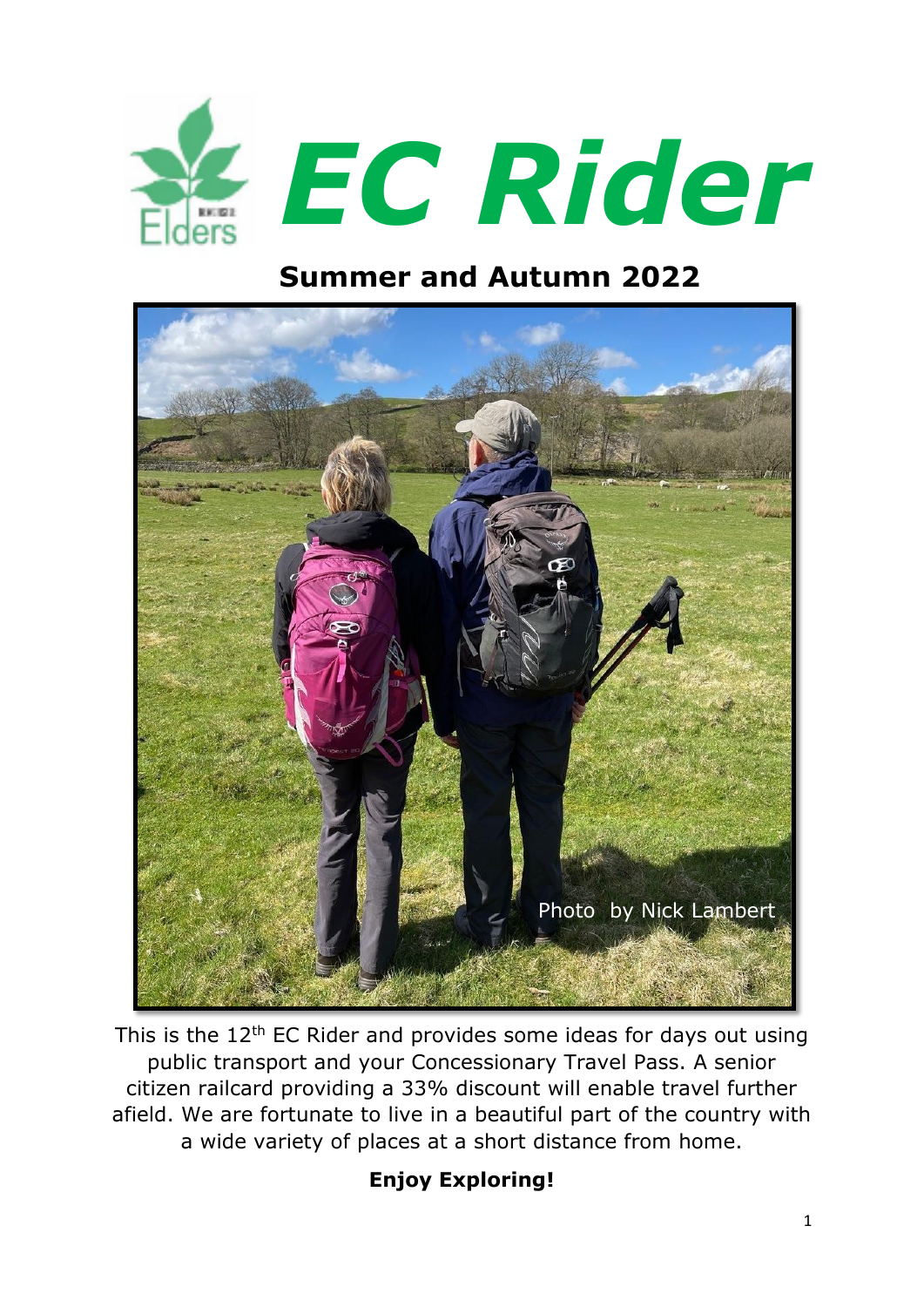## **Important Advice Before You Travel**

- Check times before you travel in particular, if there is an infrequent service. At the time of writing the information is up to date but operators can change times. There were some significant changes in late 2021 and early 2022 to reflect reduced ridership. Passengers are, however, starting to return and I am hopeful, but cannot guarantee, a stable network for the summer. A shortage of drivers does occasionally result in short term cancellations. Operators aim to publish this information on their websites.
- Check the opening times of any attractions you wish to visit and whether you may have to pre-book.
- Up to date travel information can be obtained by calling **Traveline on 0871 2002233**, visiting their website, bus operators' websites or timetable leaflets on operators' vehicles.

#### **Please do not be put off by this advice. It hasn't stopped Bill from travelling. Let's hope for a nice summer and go out and enjoy our lovely countryside**

We are very grateful to Bill Harbottle who spent time and trouble to



put together the information in this booklet.

Bill worked for many years in the travel industry and used his knowledge to help him with this piece of work for the Elders Council.

As you might imagine he also travels extensively with his bus pass and will be delighted to hear from any of you about your travels.

(Editor)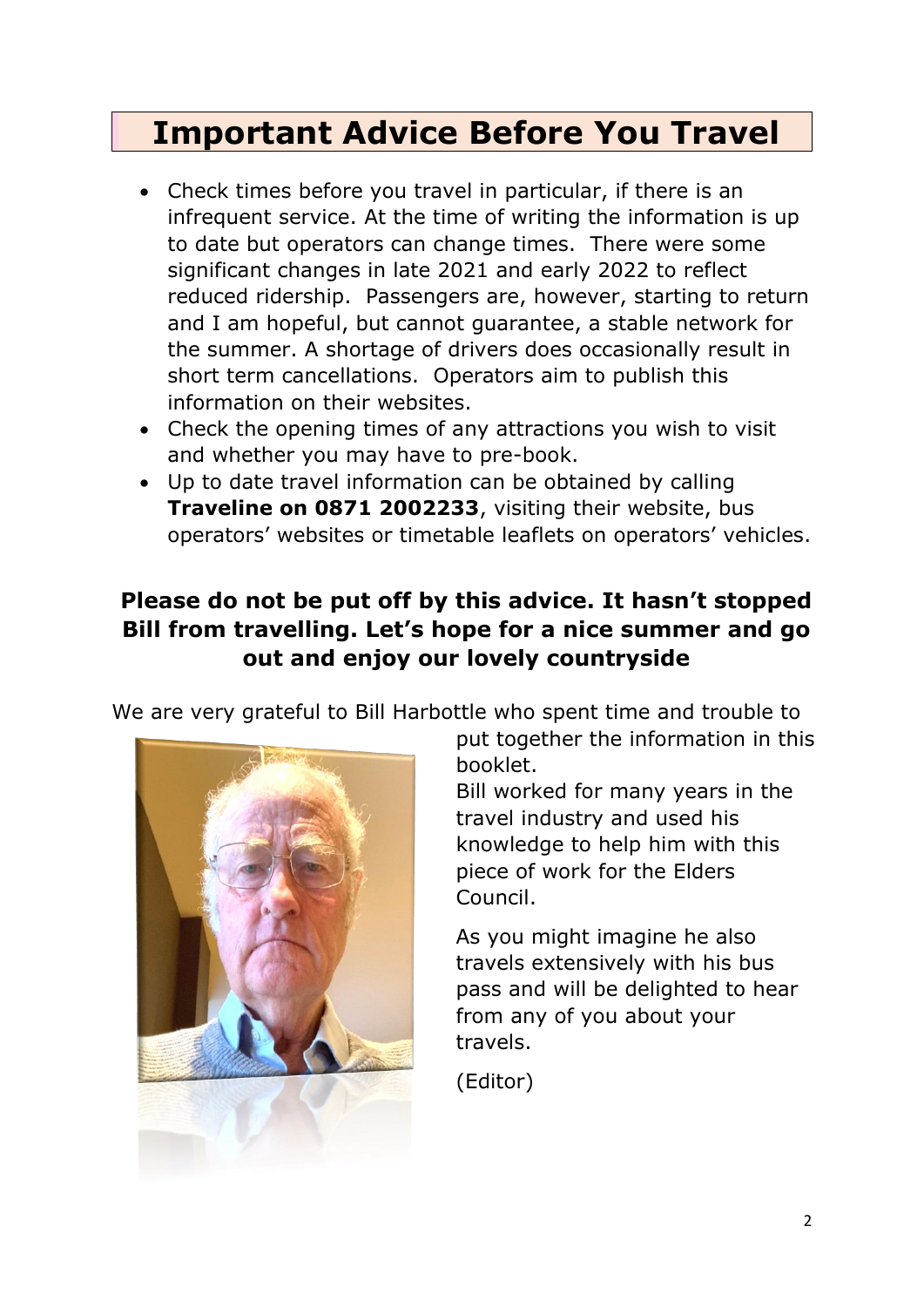## **Journey Suggestions**

I hope the list below caters for a range of interests and mobility:

- Beautiful locations such as Richmond
- Interesting attractions such as Beamish Museum
- Interesting scenery such as a ride on AD122
- And, for those with a good level of fitness, some walks such as Haltwhistle to the Roman Wall.

This 2022 version has some new ideas for days out. Due to the constraints of space, in order to accommodate these, a number of last year's trips have been deleted. If you have kept this document, you will find that these trips are still possible. The cost of some of the more expensive visits are listed and, where known, the nearest toilet to the bus station or interchange point is shown in brackets.  $(M)$ =Market Place; (MH)=Market Hall; (MU) = Museum; (CG) = Cathedral Green;  $(RS)$  = Rail Station;  $(B)$  = Bus Station.

- 1. Most journeys from Newcastle are by Arriva or Go North East and start from Eldon Square Bus Station and times, where given, relate to Monday to Saturday, unless otherwise stated.
- 2. If a journey commences at the Haymarket Bus Station, this is specifically noted.

----------------------------------------------------------------------

**1 DURHAM CITY** (CG) X12 and X21 leave regularly and take about 55 minutes. You can also take the slower 21. You should note that all buses depart and return from North Road as the bus station is closed for refurbishment.

In Durham it is a nice but long steep walk to the Market, Cathedral and Castle (phone 0191 334 2932 for times of tours).

There are lovely riverside walks. You may also like to visit the Botanical Gardens and Oriental Museum – catch Service 6. You could also catch the regular 56/57 to the first stop in Shincliffe alighting at the Rose Tree. Cross the road and it is a short walk to a lovely garden centre/café. It is also possible to walk along the river to Shincliffe from Durham, about 2 miles. There is a nice pocket guide to Durham on the web.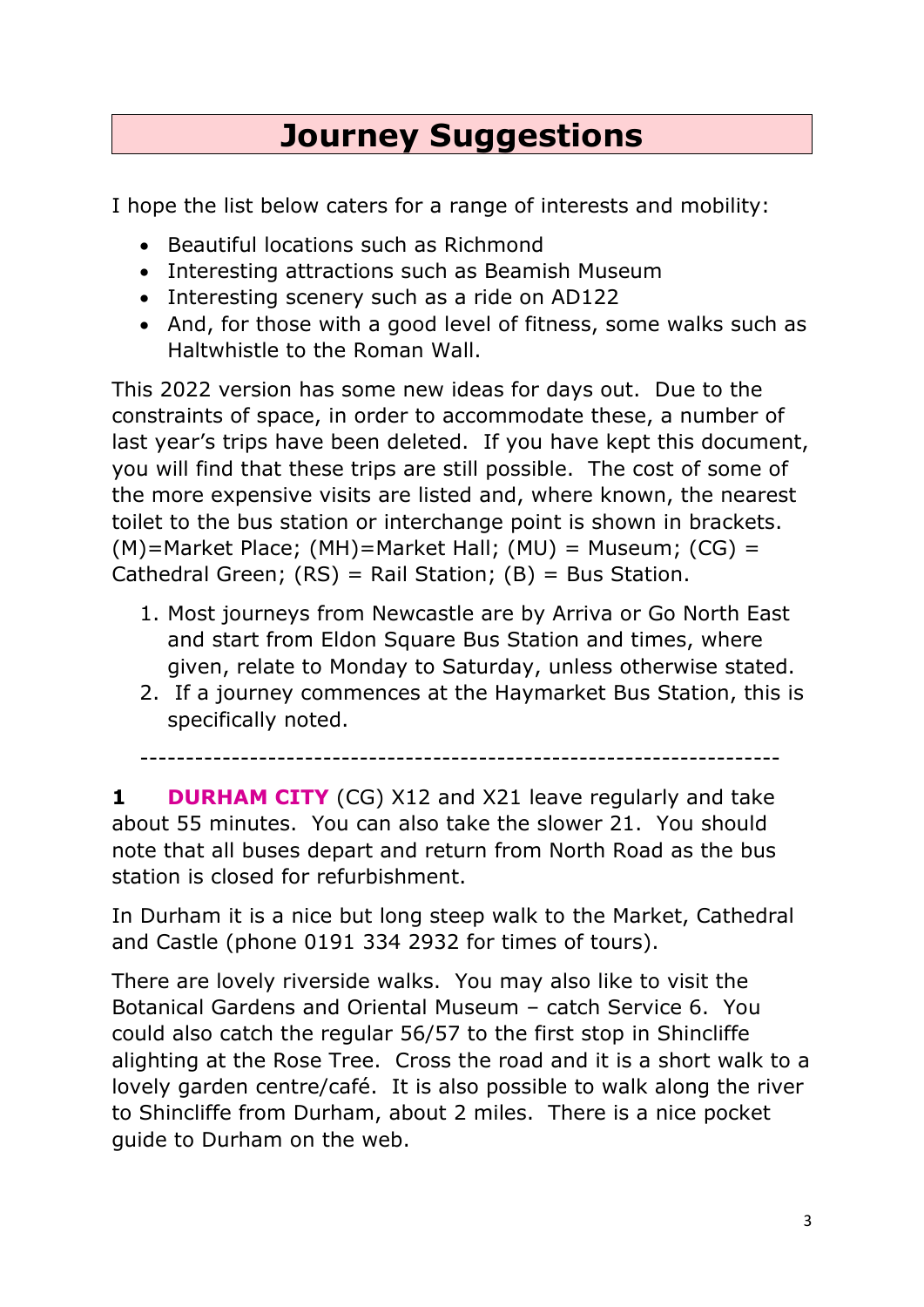**2 DARLINGTON** (M – Dolphin Centre) Go to Durham and then take Service 7 every 20 minutes – total journey time from Newcastle is about 2 hours. Darlington has good shops, an indoor market and on Mondays a small outdoor one. Alight the number 7 at Morrison's on the journey into town to visit the interesting railway museum.

**3 RICHMOND** (MH) Buses X26/X27 leave Darlington every 30 minutes. For a scenic ride take Service 29 at 1.10 pm, returns 4.30 pm. Richmond is a very attractive town with a castle (English Heritage), some narrow streets, a number of museums, a square worth exploring and riverside walks with a waterfall. Market Day is Saturday. Cross the river to the old railway station where there is a café, retail outlets, a small cinema and a small historical display. There is a nice walk along the old railway to the ruins of Easby Abbey and the old parish church with some wonderful  $12<sup>th</sup>$  Century wall paintings which takes about 30 minutes.

**4 HARTLEPOOL** (MU) Take the X10 at 10 minutes past the hour and change at Peterlee to frequent buses – total journey time 1 hour and 30 minutes. Returns Peterlee at 02 minutes past the hour.

The National Museum of the Royal Navy, near the Marina, has a dramatic reconstruction of naval life in Nelson's time, also 'HMS Trincomalee', England's oldest floating warship (£8.00 for 1 visit). Nearby is the town museum – free. Take the Service 7 (other side of the road to the Marina) to the Headland (old Hartlepool) – nice coastal walks, old battery and St Hilda's, a Grade 1 listed building.

**5 PENSHAW MONUMENT** This folly, built on a hill above the village of the same name, looks like a mini-Acropolis. It commemorates John Lambton, who was Governor General of British North America (1792-1840) and was built between 1844-45. Located adjacent to one of the roads between Washington and Sunderland, it is visible for miles and, although steep, it is only a short walk from a nearby bus stop.

On the opposite side of the road is Herrington Country Park created on the site of a former colliery where there are some lovely walks on the flat, a lake, café and farm shop.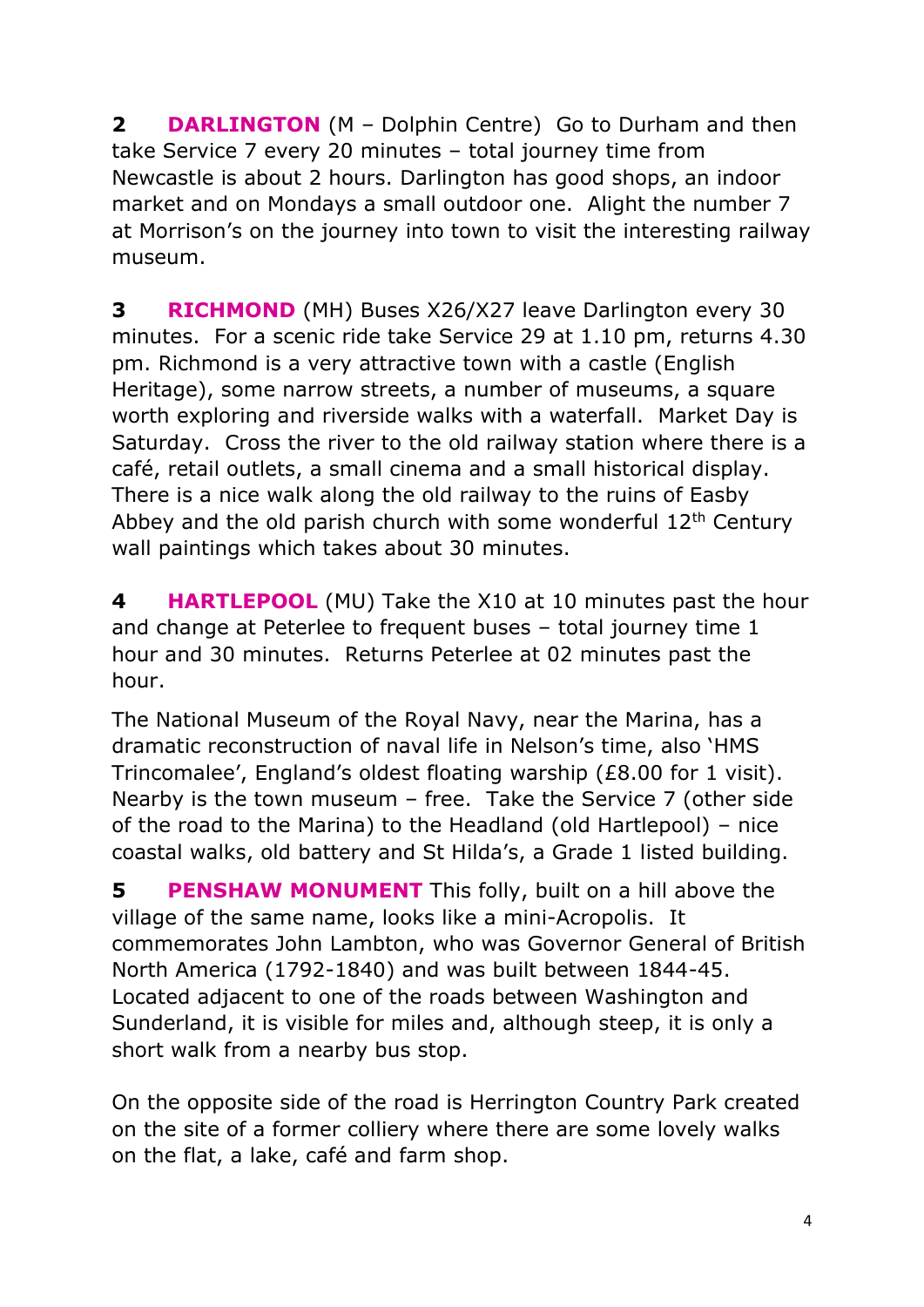Catch the Go North East X1 which runs every 12 minutes from Eldon Square to Washington Galleries and transfer to the 2/2A which runs every 15 minutes. Total journey time between 45 minutes to an hour.

**6 STOCKTON** Get the X10 at 10 minutes past the hour. It takes an hour and 30 minutes and passes Dalton Park, a big shopping centre and returns most of the day at 22 minutes past the hour.

There are street markets on Wednesday and Saturday. A visit to Preston Park is worthwhile for its outstanding museum with a parade of Victorian shops and nostalgic 20<sup>th</sup> Century theme. Also in Preston Park is Butterfly World with a lovely collection of live butterflies. Just catch the frequent Service 7 going towards Yarm, which is also worth a visit and is only about 20 minutes from Stockton. It is a small, historic market town on the banks of the Tees – you will love the iconic small market hall, make sure you read the plaques on the wall.

**7 MIDDLESBROUGH, (B) REDCAR AND SALTBURN** The X10 leaves every hour and takes 105 minutes to Middlesbrough. A short walk will take you to the Tees Transporter Bridge, build in 1911. It is the longest working transporter bridge in the world (although temporarily not working). Middlesbrough is also the starting point for the X3/X4 buses which operate regularly to Redcar and Saltburn. At Redcar you can visit the Vertical Pier and the Zetland Lifeboat Museum. Saltburn is a lovely place with its Cliff Tramway (temporarily closed), Pier, Beach and views of the cliffs and North York Moors. It is possible to walk back to Redcar along the beach – about 90 minutes.

**8 GREAT AYTON** (M) Take the 28A at 30 minutes past the hour from Middlesbrough bus station. Returns at 56 minutes. Takes about 45 minutes. This pretty little village lies on the banks of the river Leven on the edge of the North York Moors. It was the boyhood home of Captain James Cook and you can visit the school where he received his education, which is now a museum. There is a lovely village green, shops and café. A short walk out of the village and you will be able to see the distinctive hill of Roseberry Topping. A short distance on the 28A will take you to Stokesley, also worth a visit.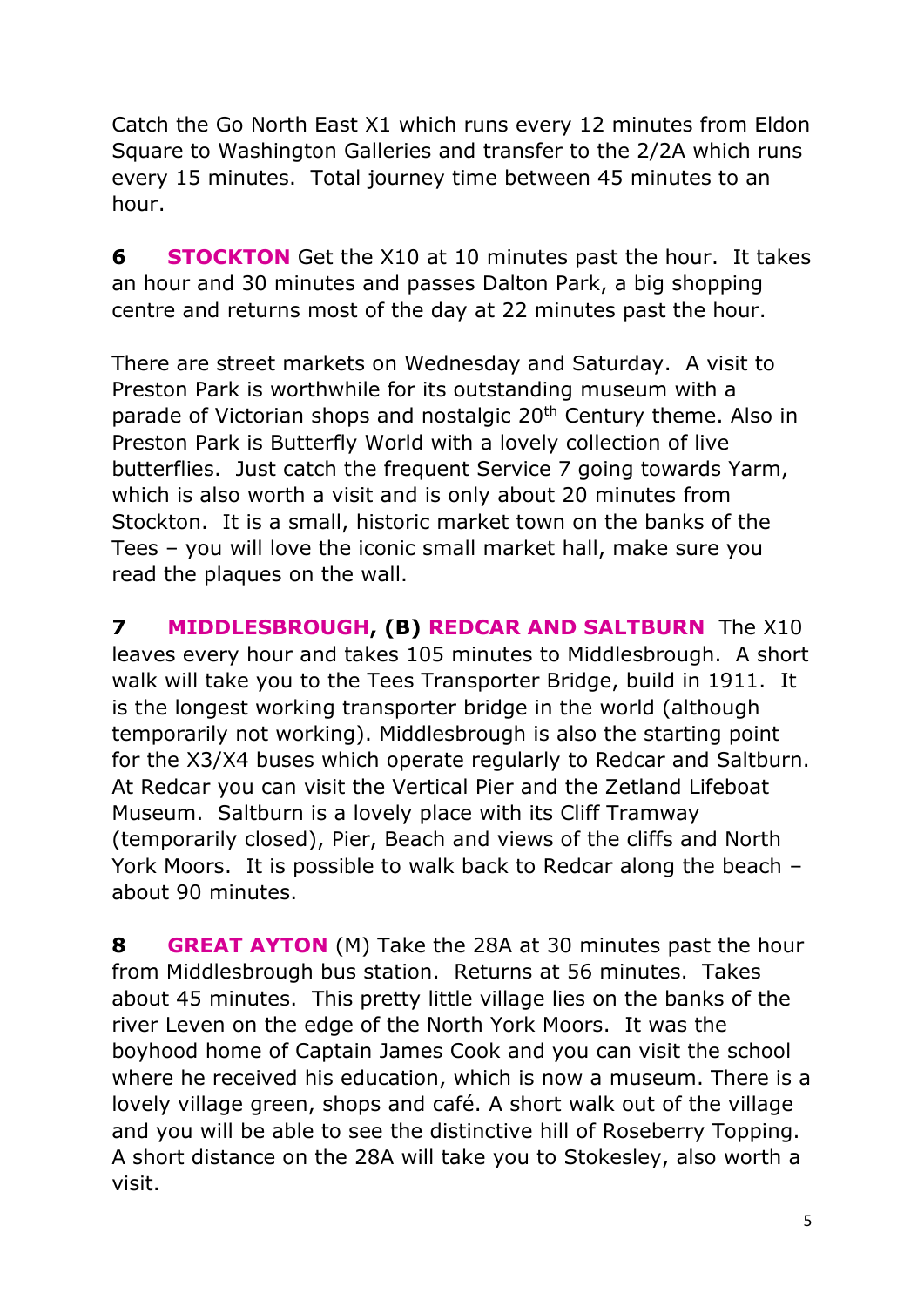**9 WHITBY** (Opposite RS) and **SCARBOROUGH** (RS) There are two routes from Middlesbrough to Whitby. X93 across the moors takes just over an hour and leaves at 20 minutes past each hour while the X4 via Redcar, Saltburn and the scenic coastal route takes nearly two hours leaving at 5 and 35 minutes past the hour – try this one way – possibly stopping at Staithes – a lovely coastal village but a steep walk downhill.



Whitby is well worth a visit, both for the harbour area and the Abbey (English Heritage) on the East Cliff, reached by 199 steps. The X93 continues to Scarborough from Whitby taking about an hour and passing through Robin Hoods Bay which is well worth a visit but a very steep walk downhill from the bus stop. It is possible to walk here from Whitby along the old railway line to Scarborough – 6 miles and wonderful scenery. Scarborough has numerous

attractions but it is an hour from Whitby and the buses can be very busy in mid-summer. If you go, and it is a lovely trip, I would recommend spring or autumn.

**10 BISHOP AUCKLAND** (B) **SHILDON** (MU) and **STANHOPE**  (MU) The X21 runs every half hour to Bishop Auckland and takes 90 minutes. The Mining Art Gallery, Castle and grounds are worth a visit. From Bishop take bus 1 or 5 (30 minutes) going to Darlington which stops outside Locomotion in Shildon, which is part of the National Railway Museum and well worth a visit. From Bishop you could also go to Stanhope (Weardale Motor Services – 45 minutes). A very attractive, small town in Upper Weardale – there are lovely river walks, church and the Dales Centre has a good selection of guides and information about the area. The Express bus which used to run on a Saturday to Stanhope no longer operates, but could be reinstated. Check Weardale Motor Services website. You can go further to explore Upper Weardale – get the 102 (from Stanhope) at 1.00 pm to Rookhope, back at 1.30 pm or the longer 101 up to Cowshill at 1.45 pm, back at 2.45 pm. You only have time for the bus journey. On your return from Stanhope, you could alight the 101 at Crook from where there are regular buses to Durham.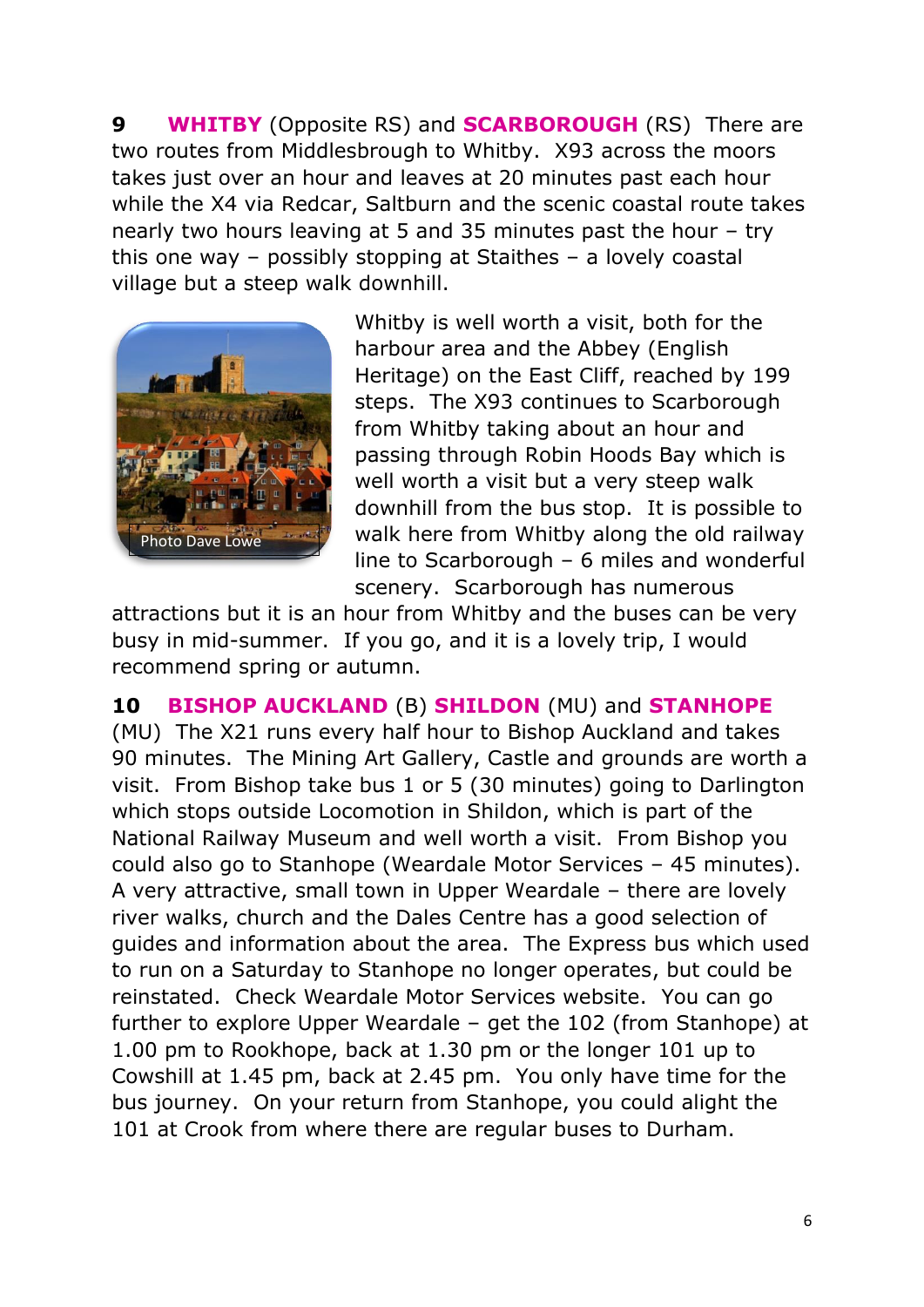**11 BARNARD CASTLE, STAINDROP and RABY CASTLE** (MU) A really interesting place to visit with a castle high above the river and the wonderful Bowes Museum. It is a nice walk to the ruins of Egglestone Abbey. You can travel here from either Darlington (X75/X76) from outside the Town Hall at 13 and 43 minutes past the hour or Service 85 from Bishop Auckland Bus Station. This runs less frequently at 11.05 am or 1.05 pm returning at 5.00 pm. This service stops at the gates of Raby Castle. Built in the thirteenth century, this well-preserved castle, set among 200 acres of deer park, is privately owned. Castle opening is Wednesday to Sunday. A visit to the Castle and Park costs £10.50. From the Castle, it is a short walk to the lovely village of Staindrop – church, cafes and village green. Buses return to Bishop Auckland at 5.10 pm, a couple of minutes later from the Castle. The X76 also services Staindrop returning to Darlington at least hourly. Journey times to Barnard Castle vary but are approximately an hour.

#### **12 BEAMISH MUSEUM** (M) and **TANFIELD RAILWAY** (M)

Bus 28 leaves 59 minutes past each hour returning at 28 minutes past and takes less than an hour. On Sundays departs 20 minutes past and returns 19 minutes past each hour. Beamish is open every day in the summer but does close on certain days in the winter. It is described as the Living Museum of the North and has old trams, school, churches, housing, shops, pithead and old country manor. There are regular themed events during the year such as a Wartime Weekend. The admission price is £14.50 BUT this is an annual



pass. For a short trip, on a Sunday, you may like another historical experience visiting Tanfield Railway. This runs on a former colliery railway and offers a run of three miles usually behind an

industrial steam engine and runs between Sunniside and Tanfield. The main station is at St Andrews House where there is an engine shed, historical information and refreshments. You can alight at Causey Arch, built between 1725 and 1727, which is the oldest surviving railway bridge in the world and built to carry horse drawn coal wagons. The X30 leaves Newcastle going to Stanley at 15 minutes past the hour and takes about 30 minutes to St Andrews House and returns at 50 minutes past the hour. With both of these attractions, check before you travel as to whether you need to prebook.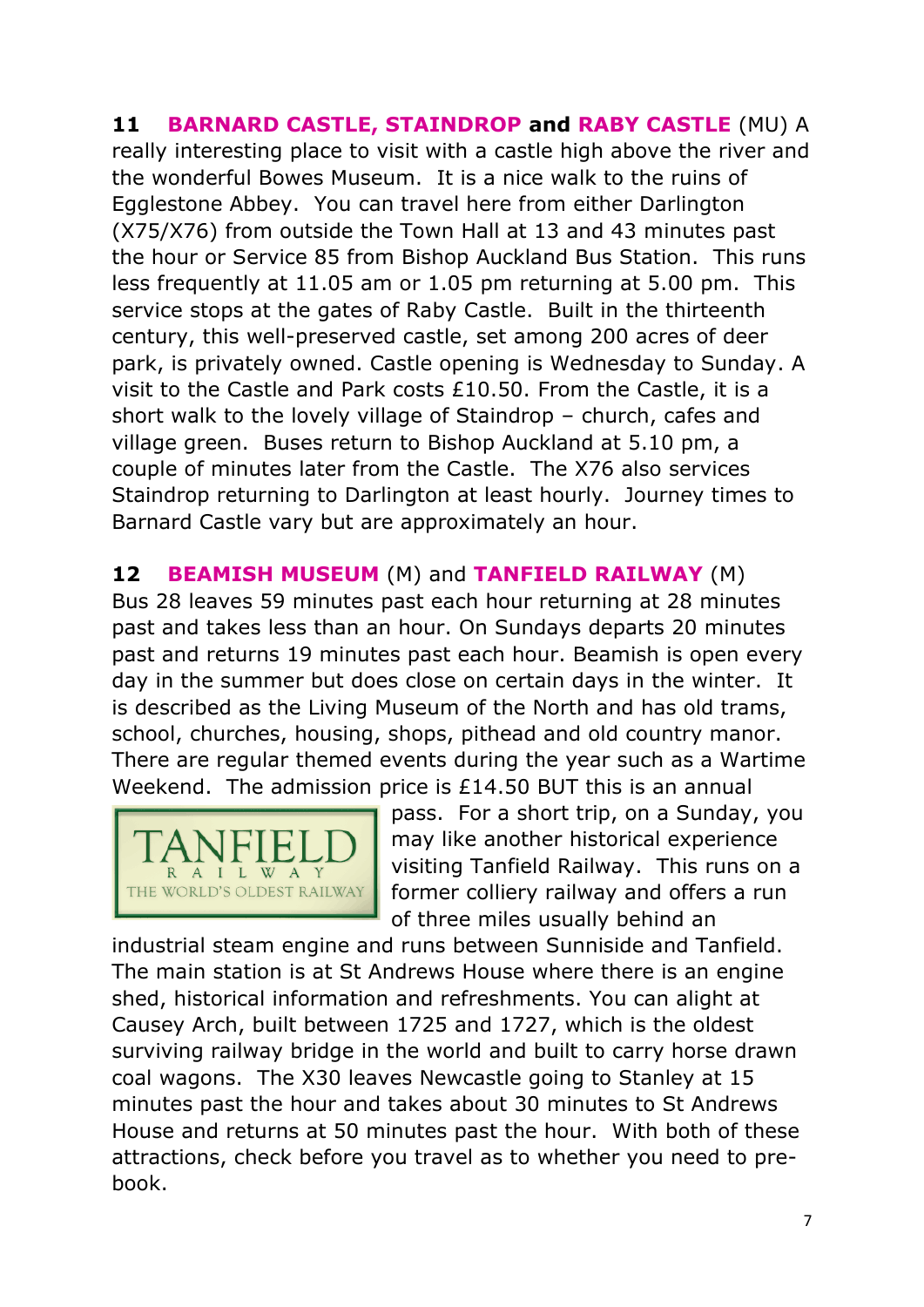**13 CONSETT** (B) to **LANCHESTER** I would recommend a ride on the X70/71 from Eldon Square to Consett. This service is usually operated by double deckers and climbs high up into County Durham offering lovely views even as far as the Cheviots. Once in Consett you would also enjoy the bus ride to Durham through Lanchester (X5/X15) which takes 45 minutes and runs every 30 minutes. Lanchester is a lovely village with a nice old church, village green and shops where you could break your journey.

For those of you able to try this walk. Consett to Lanchester is one of my favourite walks. I would recommend starting a mile from Consett by taking the 78 Castleside bus to the Grove, alighting where the bus turns off the main road. Walk back over this road and you will see the start of the walk. It is an easy 5 miles. Soon after starting you will pass under an impressive railway arch and you are at Lydgetts Junction – completely different to a 100 years ago when busy lines diverged to Newcastle, Stanhope or Durham. There are lovely views of the North Durham countryside as you walk down the valley. There is a nice farm shop and café at Knitsley which is closed on Mondays, past Hurbeck Farm and at Lanchester you will see in situ the old platform and station buildings.

**14 <b>HEXHAM** (B) There are a number of routes to Hexham from Eldon Square, all providing scenic journeys. The 684 and 685 go to the north of the Tyne and are the quickest taking less than an hour. The 684 goes through Wylam where George Stephenson was born. The 10 travels along the south bank through Prudhoe (castle) and close to Cherryburn. Get off at Mickley where Bewick, the engraver lived. The 74 runs less frequently at 11.35 am and 2.35 pm from Newcastle, returning at 4.05 pm and passes through Stamfordham and Matfen. All services except the 74 run through Corbridge which is also worth a visit for its church and Roman museum. In Hexham visit the Abbey with its excellent free museum and surrounding parkland or the Old Gaol and walks along the river towards Warden (about 3 miles) where there is a lovely old church, part of which is Anglo Saxon.

**15 BELLINGHAM** (MU) Service 680 leaves Hexham at 11.25 am or 1.25 pm for a journey of less than an hour up the pleasant North Tyne Valley – return buses are at 2.15, 4.35 and 6.35 pm. Bellingham is a quiet country town with places for lunch and a really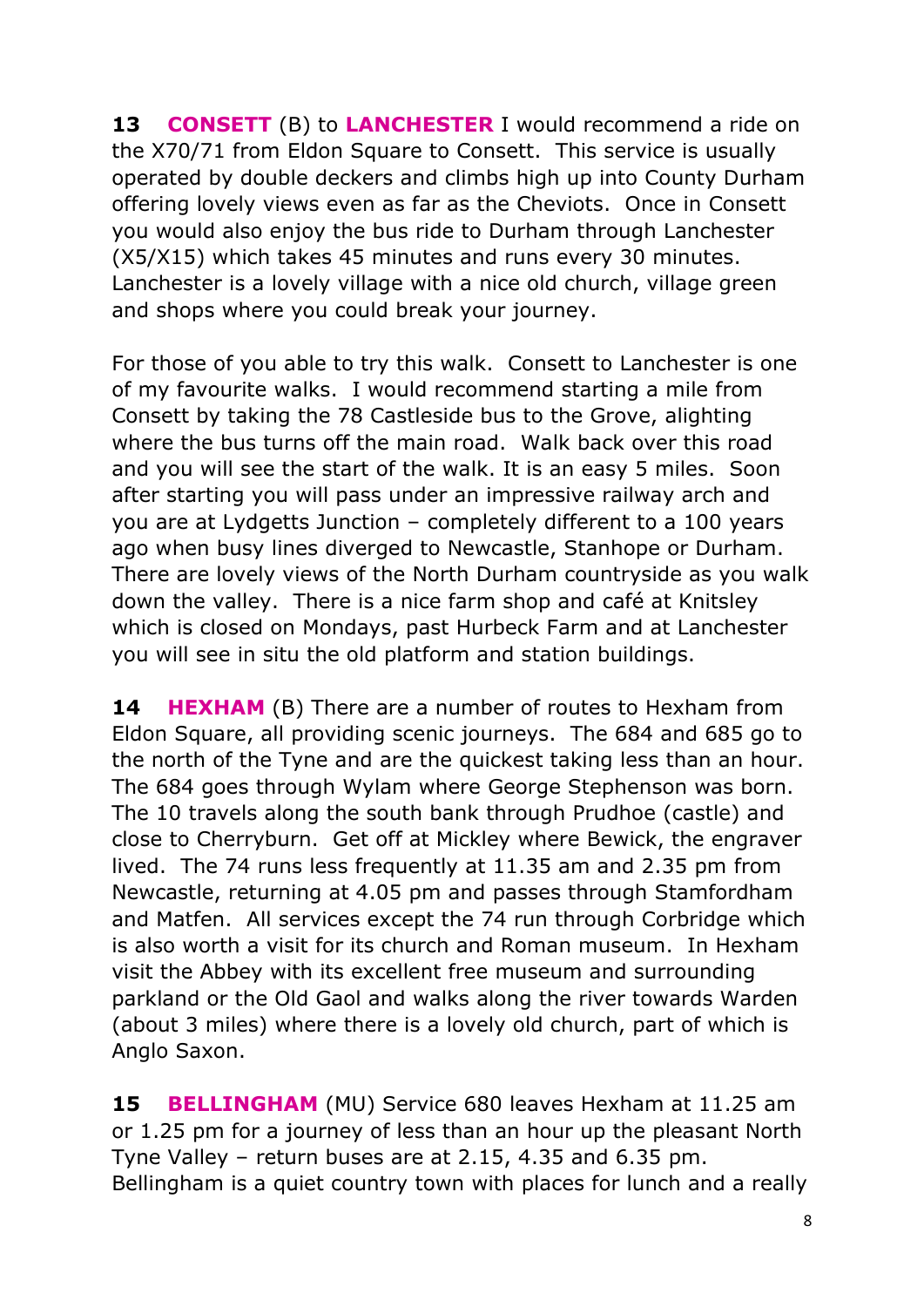good Heritage Centre at the old Railway Station where the 680 terminates. There are also nice walks.

**16 ALLENDALE and ALLENHEADS** are 25 and 45 minutes south of Hexham. Bus 688 leaves Hexham for Allendale and Allenheads at 9.15 am, 11.15 am, 1.15 pm and 3.35 pm. This is a lovely run across the moors, sometimes run by double deckers. There are shops and cafés in Allendale and a nice heritage centre/café at Allenheads. Return from Allenheads at 12.01, 2.01, 4.21, 6.21 and 7.21 pm. 15 minutes later from Allendale.

**17 ALSTON** There are a number of alternative routes to Alston. Take the 10.45 am service 685 (Carlisle bus) to Haltwhistle arriving 12.16 pm then at 12.40 pm get the 681 up the South Tyne valley, reaching Alston Townhead at 1.28 pm. A super alternative is Wrights 889 from Hexham on Tuesday at 2.10 pm. This market day service arrives at 3.30 pm. The ride from Hexham to Alston goes up the lovely West Allen Valley then A689. Black Hill on the Northumberland/Cumbria boundary at 605 metres above sea level is the highest point in England for any all-year bus service. Return at 5.06 pm from Henderson's Garage on Go North East 681/X81 which gets to Hexham at 6.05 pm.

Wright Brothers will be running their service 888 from Newcastle Coach Station to Alston and Keswick this summer commencing the 3rd July. Departs 9.20 am Mondays to Saturdays and 10.05 am on Sundays ,returns 4.30pm Keswick and 6.05pm from Alston . Check times before travelling. This is a super journey. There is also a lovely narrow-gauge railway which runs to Slaggyford and takes 95 minutes. Departures at 1.00 and 3.00 pm.

**18 HADRIAN'S WALL** (MU) AD 122 runs to Haltwhistle from Hexham at 9.10 am and hourly until 5.10 pm until 30<sup>th</sup> October. It calls at several Roman sites: Chesters (English Heritage £6.30),



Housesteads (English Heritage and National Trust £7.00), Vindolanda (£7.50) and Walltown for the Roman Army Museum (£6.50). Pick up a timetable and tourist information on the bus.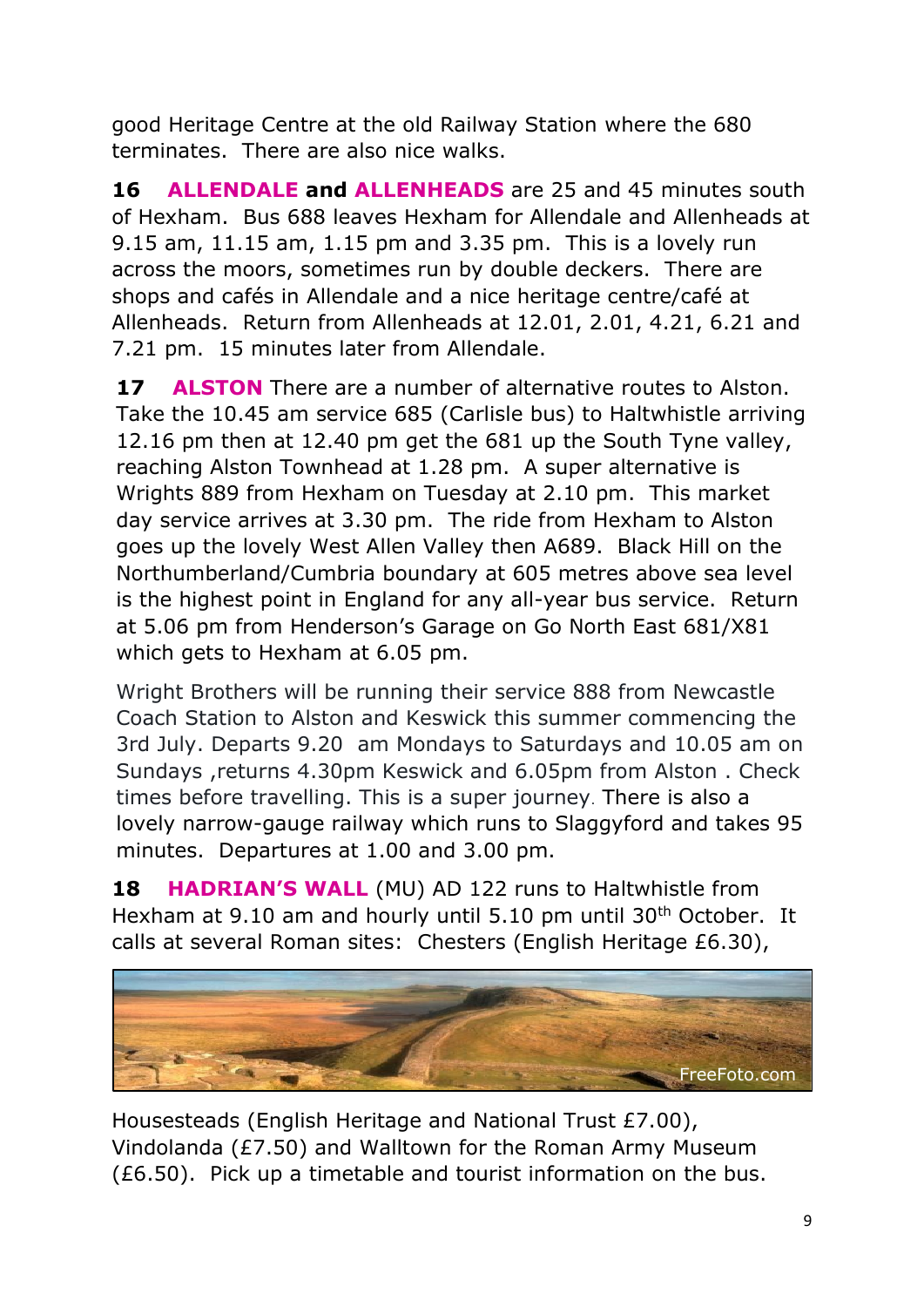A new visitor centre opened in 2017 at Once Brewed called The Sill which has some lovely exhibits about the landscape, history, culture and heritage of Northumberland. It is free and well worth a visit. The**E**re are cafés and retail outlets here as well.

**19 CARLISLE** Service 685 takes 2 hours 20 minutes departing from Newcastle at 45 minutes past each hour and returns at 15 minutes past the hour.

Carlisle, an attractive, small city, has a red sandstone Cathedral and an intact Castle (English Heritage). There is also Tullie House Museum (£12), which is highly recommended, a good shopping centre and some nice parks. There is also another favourite, the 93/93A circular trip from Carlisle at 12.40 pm, arriving back at 2.26 pm. (Do not alight mid route as buses are infrequent.) It runs across the Solway marshes to Bowness, then back via Cardurnock, Anthorn and Kirkbride. It is also possible to use your pass to visit Gretna from Carlisle.

**20 PENRITH** (B) Service 104 leaves Carlisle at 45 minutes past the hour taking 40 minutes. Buses return from Penrith at 25 minutes past the hour. The 888 also serves Penrith— see Alston.

Penrith is a pleasant town with a ruined castle and a small, free museum. There is a lovely bus journey, the 508, which runs down the side of Ullswater past Pooley Bridge, Glennridding and Patterdale (about 50 minutes). This is best done on a summer Saturday when you can get an early start on the 685 from Newcastle. The 508 runs from Penrith at 11.32 am, 1.32 and 3.32 pm returning at 2.20 and 4.20 pm (hourly Saturdays, Sundays, Bank Holidays and School Holidays).

Some buses continue over Kirkstone Pass to Windemere. However, this takes two hours and you would spend most of the day travelling.

**21 KESWICK** (Booth's) Keswick is a beautiful town with plenty to keep you occupied – lakeside walks, boat trips on the lake, museums. When you arrive go inside Booths Supermarket where you will find plenty of tourist information and bus timetables. There are a number of spectacular bus routes from Keswick. The 78 open top service up Borrowdale to Seatoller and back takes about an hour; the 77 and 77A circular routes to Buttermere climbing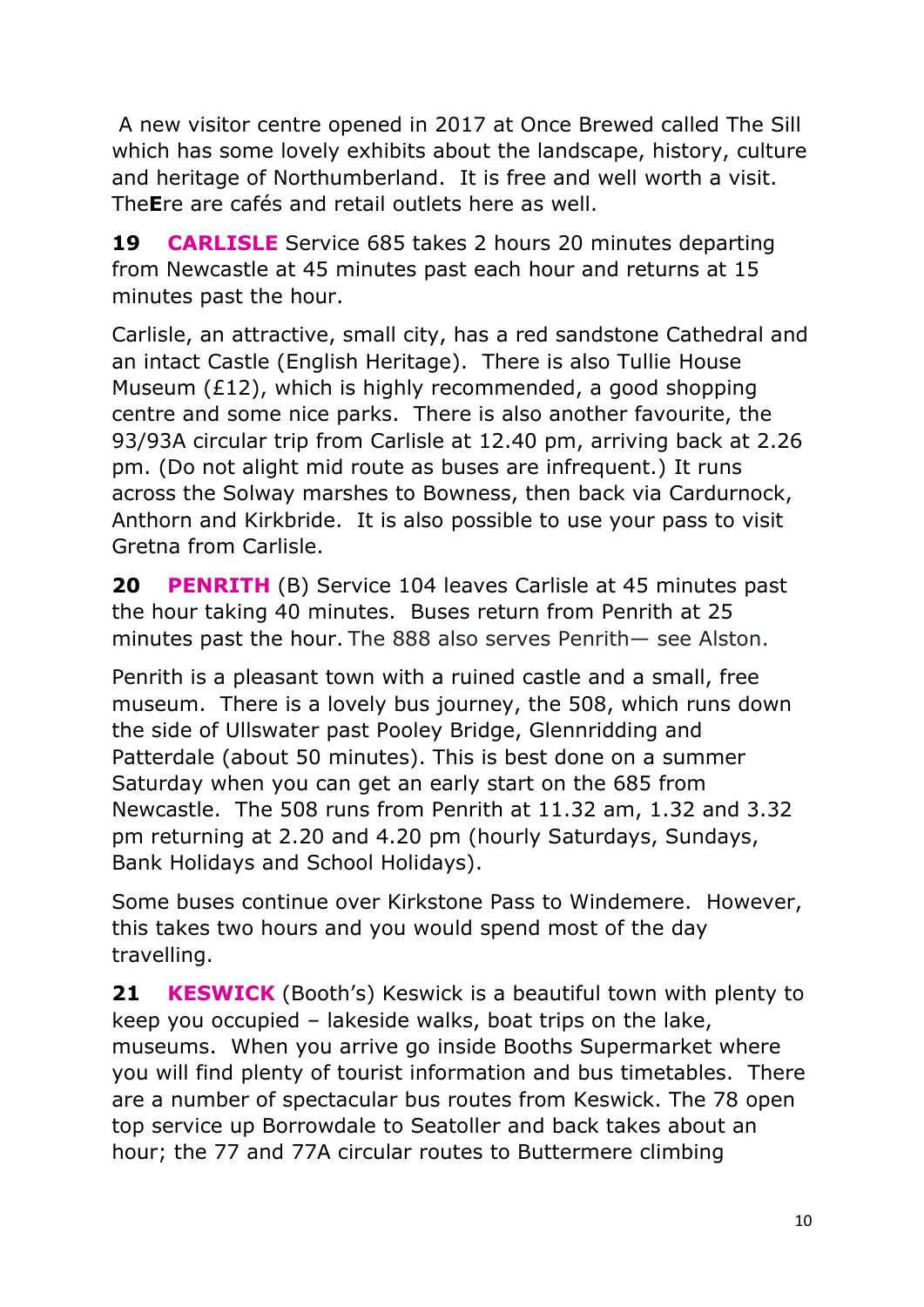

Honister and Whinlatter passes and the 555 down to Grasmere. The service 685 to Carlisle operates hourly (2 hours and 20 minutes) than the 104 to Penrith hourly (40 minutes) followed by the X5 to Keswick every hour taking 50 minutes. There is a 554 to Wigton with a connection to Carlisle at 5.30 pm arriving 7.00 pm. It is a long way albeit a very scenic travel by bus.

In the middle of the summer there is a direct service to Keswick run by Wright Brothers – see Alston.

I like to go to Keswick for the day but always use the train to Carlisle or Penrith to increase the amount of travel to enjoy there on arrival.

**22 ALNWICK** (M) X15 from Haymarket at 38 minutes past each hour takes 1 hour 22 minutes. For a scenic ride take the X18 at 8 minutes past each hour via Amble, Warkworth (for an English Heritage castle and a nice walk along the River Coquet to the Hermitage) also Alnmouth for pleasant seaside walks. The X20 at 38 minutes past also goes to Alnwick via Ashington, Amble and Warkworth.

Alnwick is an interesting town to walk around. Visit the Castle and the famous Gardens. (Prices vary and you may have to book in advance.)

Barter Books in the old station has a huge collection of 2<sup>nd</sup> hand books. From Alnwick take buses 418 or X18 at 10.07, 11.05 am 12.05, 1.10 and 2.05 pm to the coastal towns of Craster (harbour and kippers and a nice walk along the cliffs to Dunstanburgh Castle), Seahouses and Bamburgh (Castle and Grace Darling Museum). Check return times from wherever you travel to. For next spring, I would recommend you go to Warkworth to see the daffodils around the castle and the beautiful cherry blossom in Alnwick.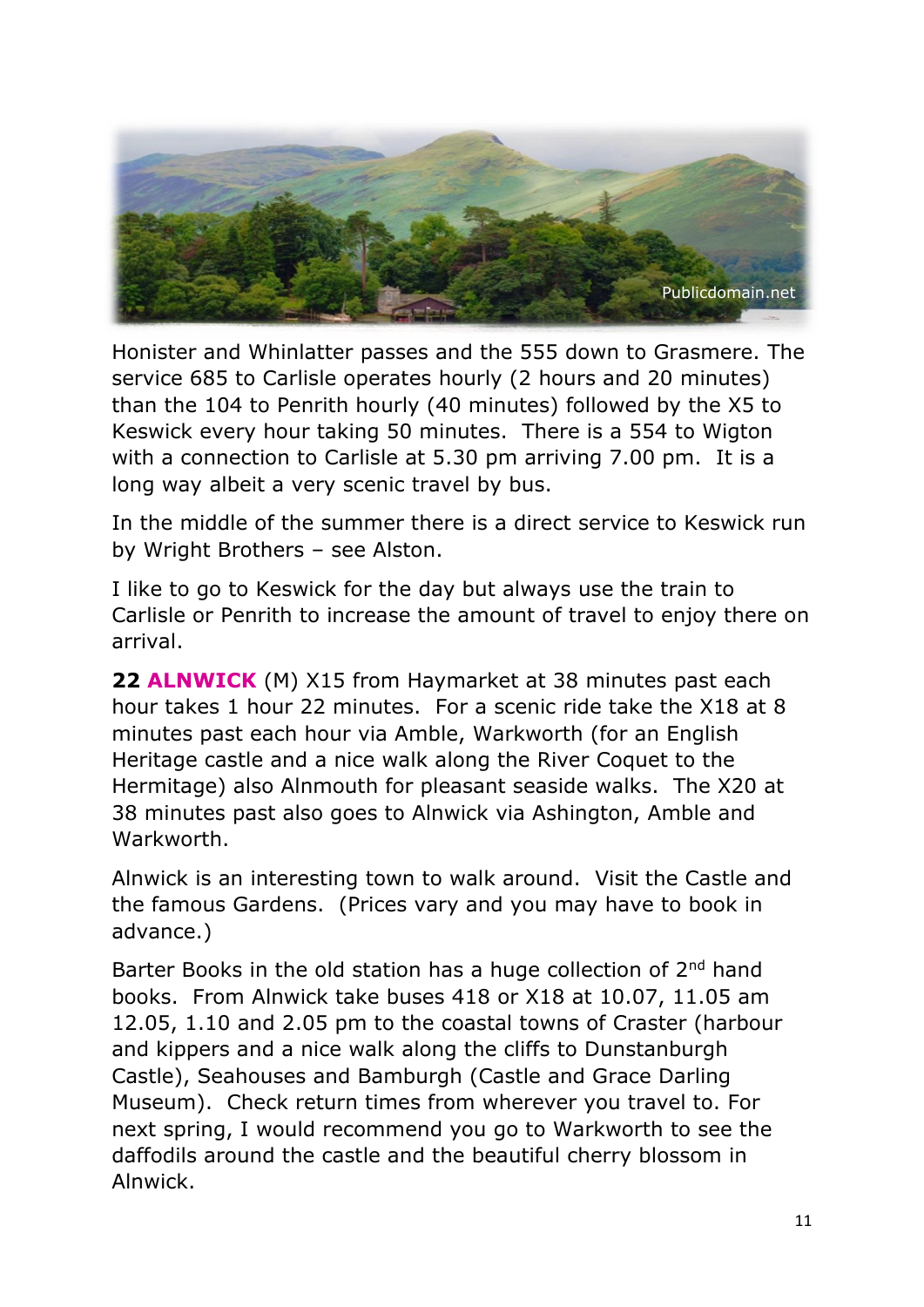**23 ROTHBURY** (Bridge Street) The X14 takes 1 hour 13 minutes at 10.23, 11.23 am, 12.23 and 1.23 pm from Haymarket. Buses return from Rothbury to Newcastle at 2.00, 3.00 and 5.10 pm. Rothbury is a pleasant small town with a large green, church and several tea shops. Cragside is close by, the former home of Lord Armstrong, but is a long uphill walk, through woods.

DO NOT WALK ON THE DANGEROUS ROAD.

**24 WOOLER** is a nice small town. It is reached from Alnwick in 45 minutes by two scenic services 470 via Chillingham and 473 via Powburn.

Departures from Alnwick are 9.00 am, 12.30 pm and 3.50 pm (470) and 9.00, 10.30 am and 1.00 and 3.50 pm (473). Departures from Wooler are 10.00 am and 1.15 pm (470); 11.33 am, 1.48 pm and 5.05 pm (473).

**25 MORPETH** Direct buses on services X14, X15 and X18 leave Haymarket taking 33 minutes. In Morpeth visit the free Bagpipe Museum, walk in the park and along the riverside. It is possible to walk to Mitford along the side of a quiet road where there is a lovely church and ruined castle (about 3 miles).

**26 NORTH TYNESIDE RALWAY AND STEPHENSON RAILWAY MUSEUM** is located in Middle Engine Lane in North Tyneside and are reached in 26 minutes from Haymarket Bus Station on Go North East Service 310. This operates every 20 minutes (half hourly on Sundays).

There is a wonderful collection of locomotives inside including Billy, an industrial steam locomotive believed to be the third oldest in the world which hauled coal wagons from Killingworth Colliery to the Tyne. Also in the collections is a very old electric locomotive built in Berlin in 1909 which worked coal trains at South Shields for 70 years. An electric motor luggage van (1904) from the first day of North Tyneside's electric railway is a forerunner of the current Metro. The museum has a café and there are also heritage train rides over a short section of track to Percy Main. For opening times and train running dates go to the

[www.stephensonsteamrailway.org.uk](http://www.stephensonsteamrailway.org.uk/) . Open weekends and other selected dates.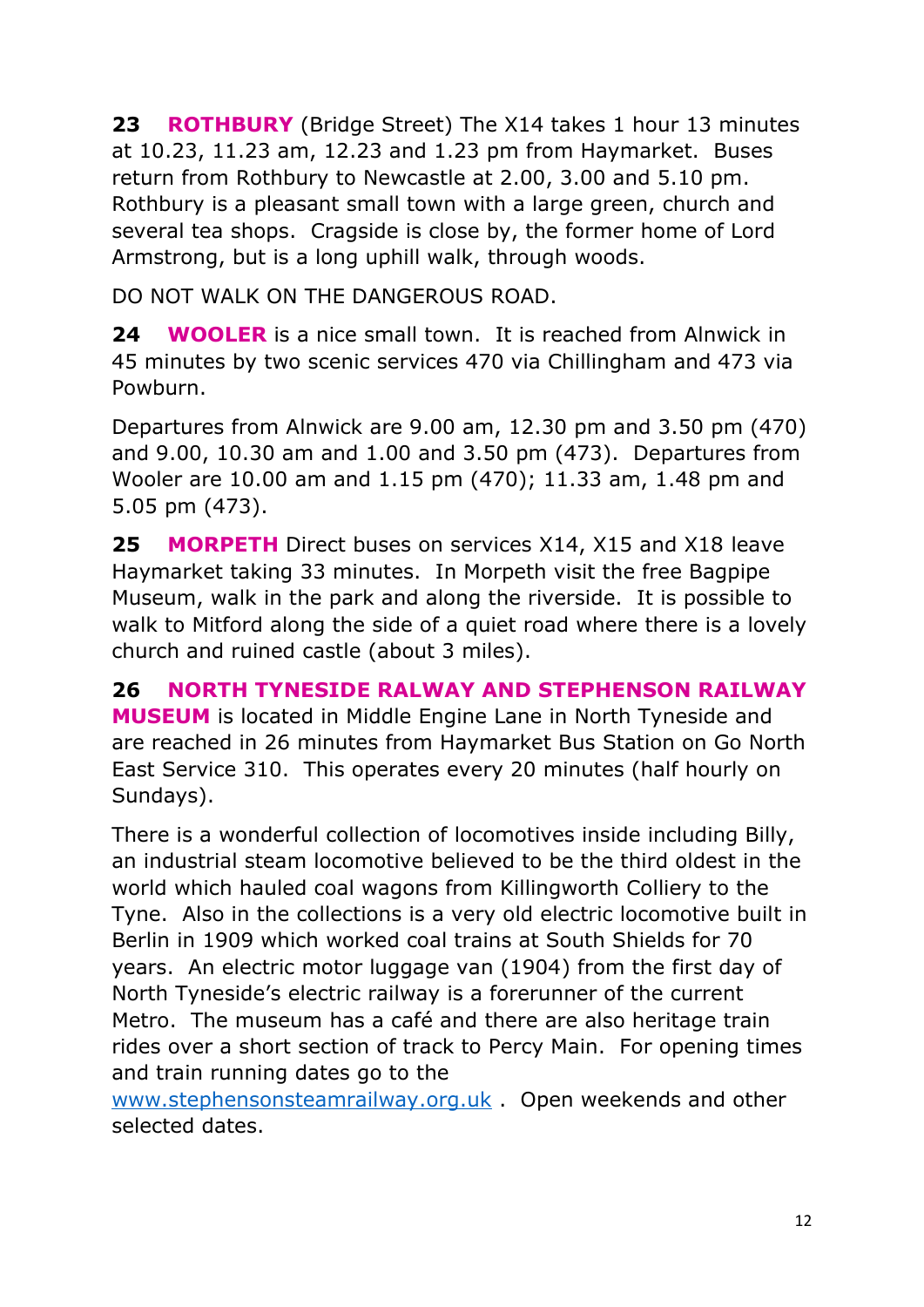**27 WASHINGTON OLD HALL** This picturesque stone manor house with its gardens and nuttery lies in a tranquil setting at the heart of the historic village. The building incorporates parts of the original medieval home of George Washington's direct ancestors and it is here that the family took their surname of Washington. There is a café and toilet at the hall (check opening times).

Catch the X1 from Eldon Square and alight at Washington Galleries Bus Station changing onto the 82 bus destination Waterview Park. Total journey time less than an hour.



Whilst in the area, you may also like to visit the Washington Wetland Centre – a haven for wildlife set on the banks of the River Wear. It is home to a range of rare wildfowl, exotic birds and otters and is open all the year round. Admittance is circa £8.

From Washington Galleries, catch the 37 operated by Gateshead Central Taxis (direction Usworth) or Go North East service 8 (direction Sunderland). Journey time about 10 minutes.

**28 SEAHAM HARBOUR** (M) The most convenient way to travel to Seaham is from Sunderland Park Lane Interchange where there are regular buses (60/X6 and 62) taking 20-30 minutes. Use either Go North East 56 (takes an hour and 15 minutes from Market Street) or the Metro to Sunderland Park Lane.

Seaham has some nice seafront walks, look out for Tommy, a steel statue by a local artist commemorating WW1 and the impressive Londonderry Offices. A walk down to the harbour brings you to the East Durham Heritage and Lifeboat Centre normally open Thursday to Sunday between 10.00 am and 3.00 pm where there are photographs and other artefacts from Old Seaham and the restored George Elmy Lifeboat which capsized with the loss of many lives in 1962. Elsewhere towards Sunderland is St Mary the Virgin Church, part of which is Anglo Saxon. Check times.

**29 NEWBIGGIN-by-the-SEA** The X21 leaves from the Haymarket and operates every 20 minutes, the journey takes just over an hour. Newbiggin is a lovely seaside resort with some pleasant walks. Look out for the statues facing the sea. There is a nice information centre with a small museum and café and plenty of other places to eat.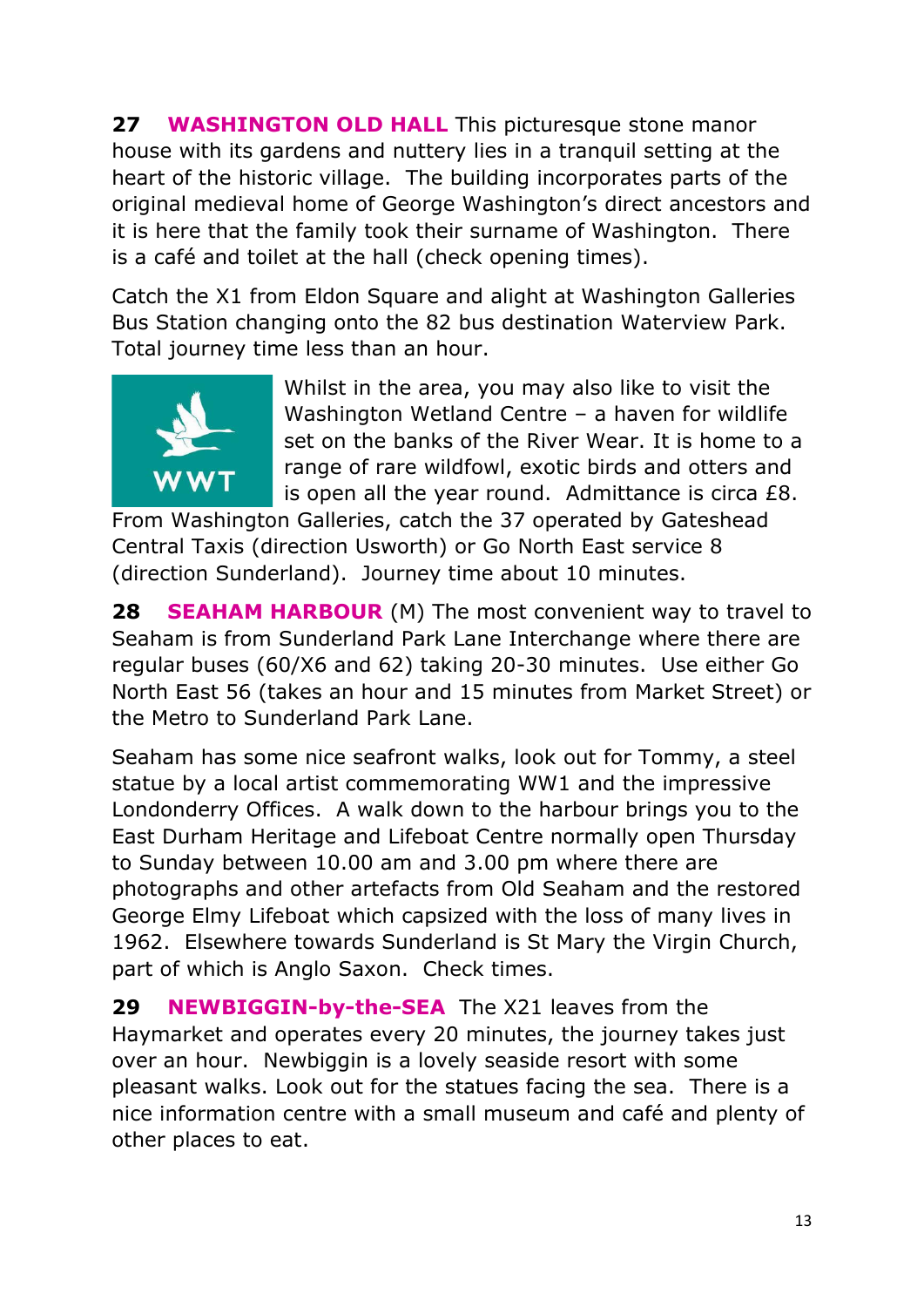### **Some Local Walks**

**30 WYLAM TO NEWBURN** Catch the 684 service (destination Hexham) from Eldon Square Bus Station to Wylam. This departs hourly at 15 minutes past and returns at 31 minutes past the hour and takes 33 minutes. It is 3 miles to walk to Newburn mainly along the path of the old railway/wagonway on the north bank of the Tyne. Before setting off downstream, you may like to walk a short distance in the other direction towards Hexham along the



track of the old railway that used to run on the North Bank of the Tyne to see and walk over the impressive cantilever bridge at Haggs Bank (about half a mile). You will pass George Stephenson Cottage and the site of the Battle of Newburn where

the Scots defeated the English in 1640. There are some excellent information boards. From Newburn the 22 runs every 10 minutes to Newcastle. Wylam was a significant place in the early development of the railways which is documented in small museum (check opening times).

**31 WHITLEY BAY TO SEATON SLUICE** Take the regular Arriva 308 or Go North East 309 to Whitley Bay alighting at the Spanish City. There are some nice cafes here. You can then walk either on the beach, promenade or cliff top all the way to St Mary's Island – the causeway can be crossed at low tide. If you are able, you could continue walking north to Seaton Sluice which has a nice harbour and a reputation for good fish and chips. Each leg of the walk will take no more than an hour.

There are some nice beach walks north of Seaton Sluice and from here you can catch the 308/309 back to Newcastle or the Arriva X7 (half hourly) which goes past Seaton Delaval Hall – a National Trust property with nice gardens but limited opening times (check before you travel).

#### **32 HALTWHISTLE AND A WALK TO THE ROMAN WALL**

Haltwhistle is a small market town on the Tyne surrounded by beautiful countryside with some lovely stone buildings, a nice church, shops and places to eat. It is also at the heart of Britain. If you are moderately fit, there is a nice walk you can take up to the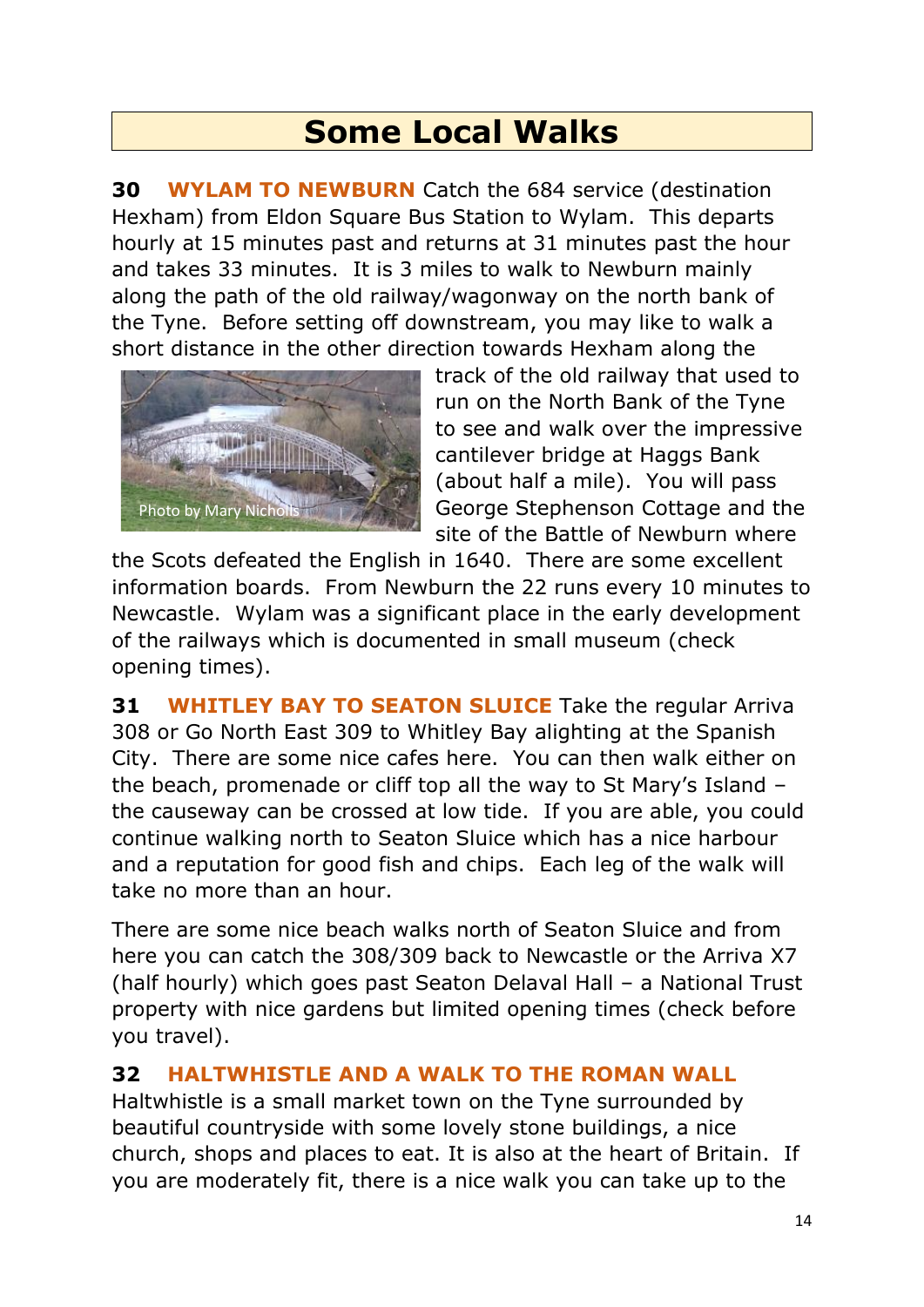Roman Wall at Cawfields. Three miles each way and well signposted. Follow directions to the Haltwhistle Burn for a gentle walk next to the stream with wonderful rock formations and signs of past industry. After walking through an open field to reach the military road a short walk along the grass path to the right and after a short distance you join the road to the Roman Wall. The 685 to Carlisle takes one and a half hours and there are for most of the day two trains an hour taking one hour to Haltwhistle.

# **Sometimes take the train**

#### **Again, as previously, I have included a number of trips which involve travel by train before commencing a bus journey.**

These can be expensive but you save 33% with a Senior Railcard (costs £30 for a year). For this year the trips suggested are based on onward travel from Berwick.

**33 BERWICK** A few miles south of the Border this is a lovely town. It can be reached by bus from the Haymarket. The X15 leave Haymarket Bus Station at 10.38 am and 12.38 pm (journey times 2 hours and 22 minutes).

The X18 via the coast also has journeys at 10.08 am (journey time 3 hours and 52 minutes). The train, on average, only takes 45 minutes and there is at least one an hour.

There are lovely walks along the



river Tweed underneath the Royal Border Rail Bridge in one direction and in other the old C17 bridge (leading to Spittal where there are some lovely seaside walks) towards the pier. There are the Elizabethan town walls, barracks and old Town Hall.

Here are some bus journeys you can make from Berwick, some just across the border where the English Concessionary Pass is valid:

**KELSO** (pass valid) Market town on the Tweed with some lovely old buildings, a ruined abbey and just a short walk to Floors Castle. The 67 Borders Bus is a lovely trip – you pass Norham Castle and Coldstream. Departures from Berwick Station forecourt at 12.05, 2.05 pm. Return from Horsemarket Street Kelso at 1.15pm (1.20